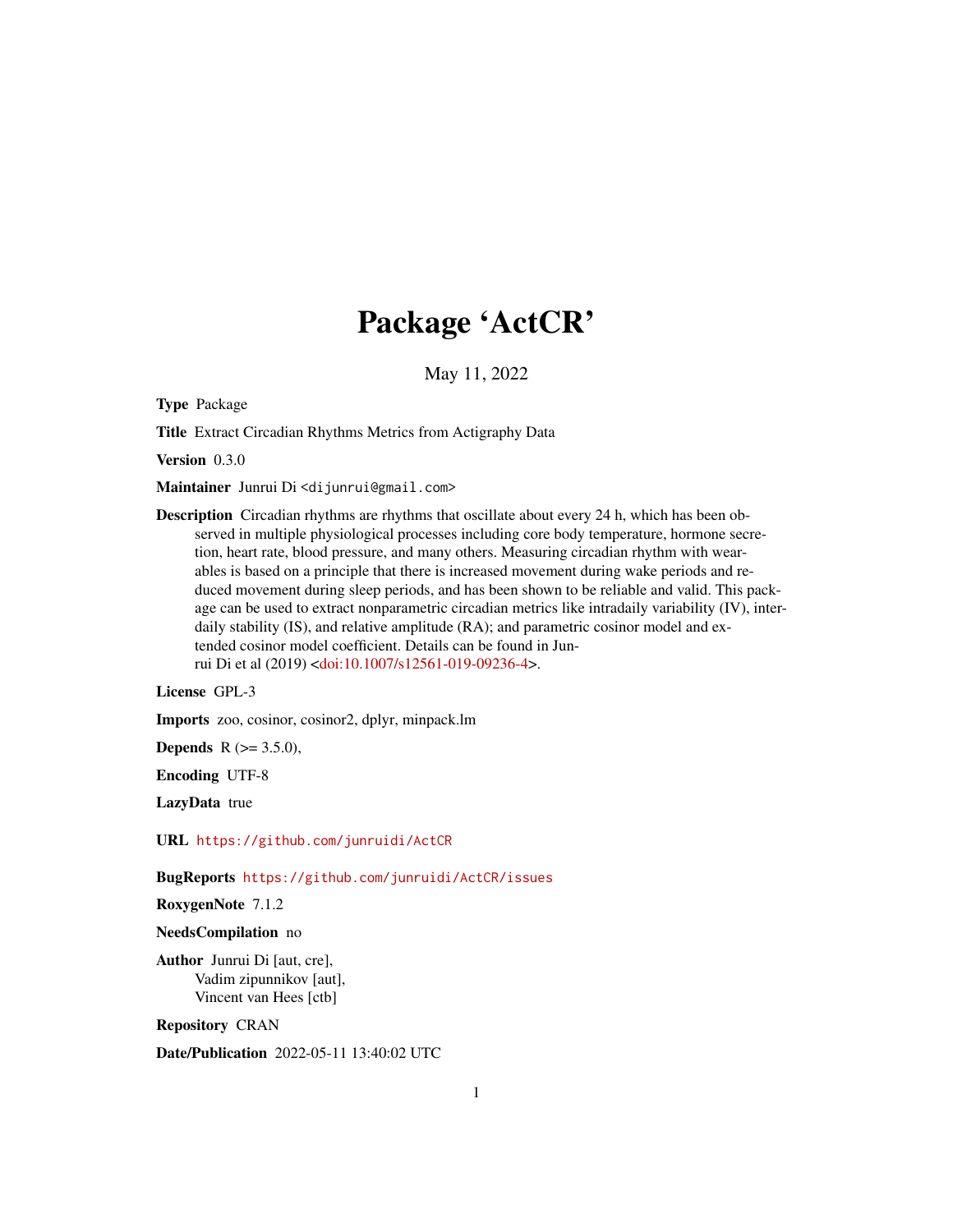## <span id="page-1-0"></span>R topics documented:

| Index | 14 |
|-------|----|
|       |    |
|       |    |
|       |    |
|       |    |
|       |    |
|       |    |
|       |    |
|       |    |
|       |    |
|       |    |
|       |    |
|       |    |

ActCosinor *Cosinor Model for Circadian Rhythmicity*

### Description

A parametric approach to study circadian rhythmicity assuming cosinor shape.

### Usage

 $ActCosinor(x, window = 1, export_ts = FALSE)$ 

### Arguments

| X         | vector vector of dimension $n*1440$ which represents n days of 1440 minute<br>activity data                      |
|-----------|------------------------------------------------------------------------------------------------------------------|
| window    | The calculation needs the window size of the data. E.g window $= 1$ means each<br>epoch is in one-minute window. |
| export_ts | A Boolean to indicate whether time series should be exported                                                     |

#### Value

A list with elements

| mes      | MESOR which is short for midline statistics of rhythm, which is a rhythm ad-<br>justed mean. This represents mean activity level.                            |
|----------|--------------------------------------------------------------------------------------------------------------------------------------------------------------|
| amp      | amplitude, a measure of half the extend of predictable variation within a cycle.<br>This represents the highest activity one can achieve.                    |
| acro     | acrophase, a meaure of the time of the overall high values recurring in each<br>cycle. Here it has a unit of radian. This represents time to reach the peak. |
| acrotime | acrophase in the unit of the time (hours)                                                                                                                    |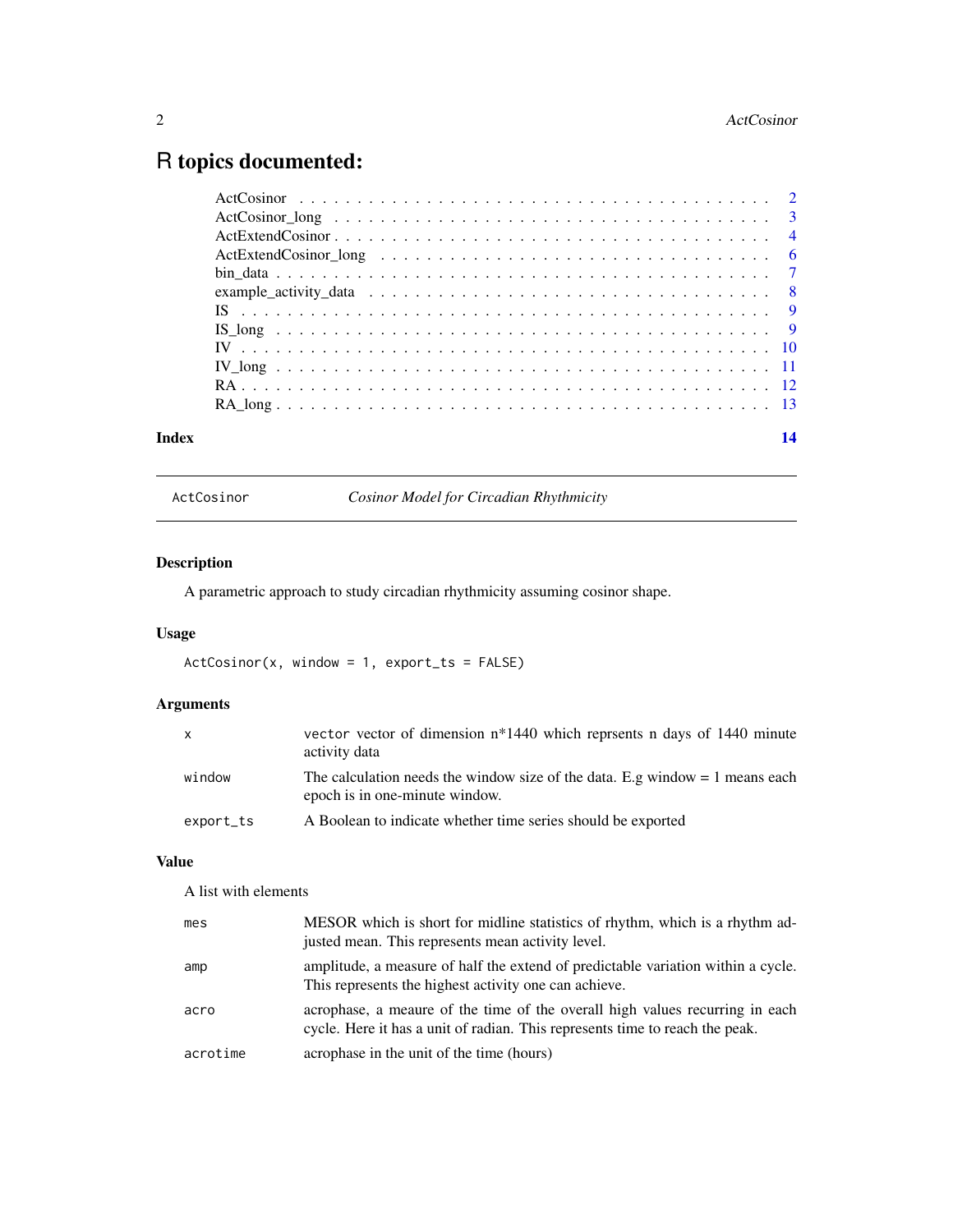#### <span id="page-2-0"></span>ActCosinor\_long 3

| ndays      | Number of days modeled                                                           |
|------------|----------------------------------------------------------------------------------|
| cosinor ts | Exported data frame with time, time over days, original time series, fitted time |
|            | series using cosinor model                                                       |

#### References

Cornelissen, G. Cosinor-based rhythmometry. Theor Biol Med Model 11, 16 (2014). https://doi.org/10.1186/1742- 4682-11-16

#### Examples

```
count1 = c(t(example_activity_data$count[c(1:2),-c(1,2)]))
cos\_coeff = ActCosinor(x = count1, window = 1, export\_ts = TRUE)
```
ActCosinor\_long *Cosinor Model for Circadian Rhythmicity for the Whole Dataset*

#### Description

A parametric approach to study circadian rhythmicity assuming cosinor shape.This function is a whole dataset wrapper for ActCosinor.

#### Usage

```
ActCosinor_long(count.data, window = 1, export_ts = FALSE)
```
#### Arguments

| count.data | data. frame of dimension $n * (p+2)$ containing the p dimensional activity data<br>for all n subject days. The first two columns have to be ID and Day. ID can be<br>either character or numeric. Day has to be numeric indicating the sequence<br>of days within each subject. |
|------------|---------------------------------------------------------------------------------------------------------------------------------------------------------------------------------------------------------------------------------------------------------------------------------|
| window     | The calculation needs the window size of the data. E.g window $= 1$ means each<br>epoch is in one-minute window.                                                                                                                                                                |
| export_ts  | A Boolean to indicate whether time series should be exported (notice: it takes<br>time and storage space to export time series data for all subject-days. Use this<br>with caution. Suggest to only export time series for selected subjects)                                   |

#### Value

A data.frame with the following 5 columns

| ΙD    |                                                                               |
|-------|-------------------------------------------------------------------------------|
| ndavs | number of days                                                                |
| mes   | MESRO, which is short for midline statistics of rhythm, which is a rhythm ad- |
|       | justed mean. This represents mean activity level.                             |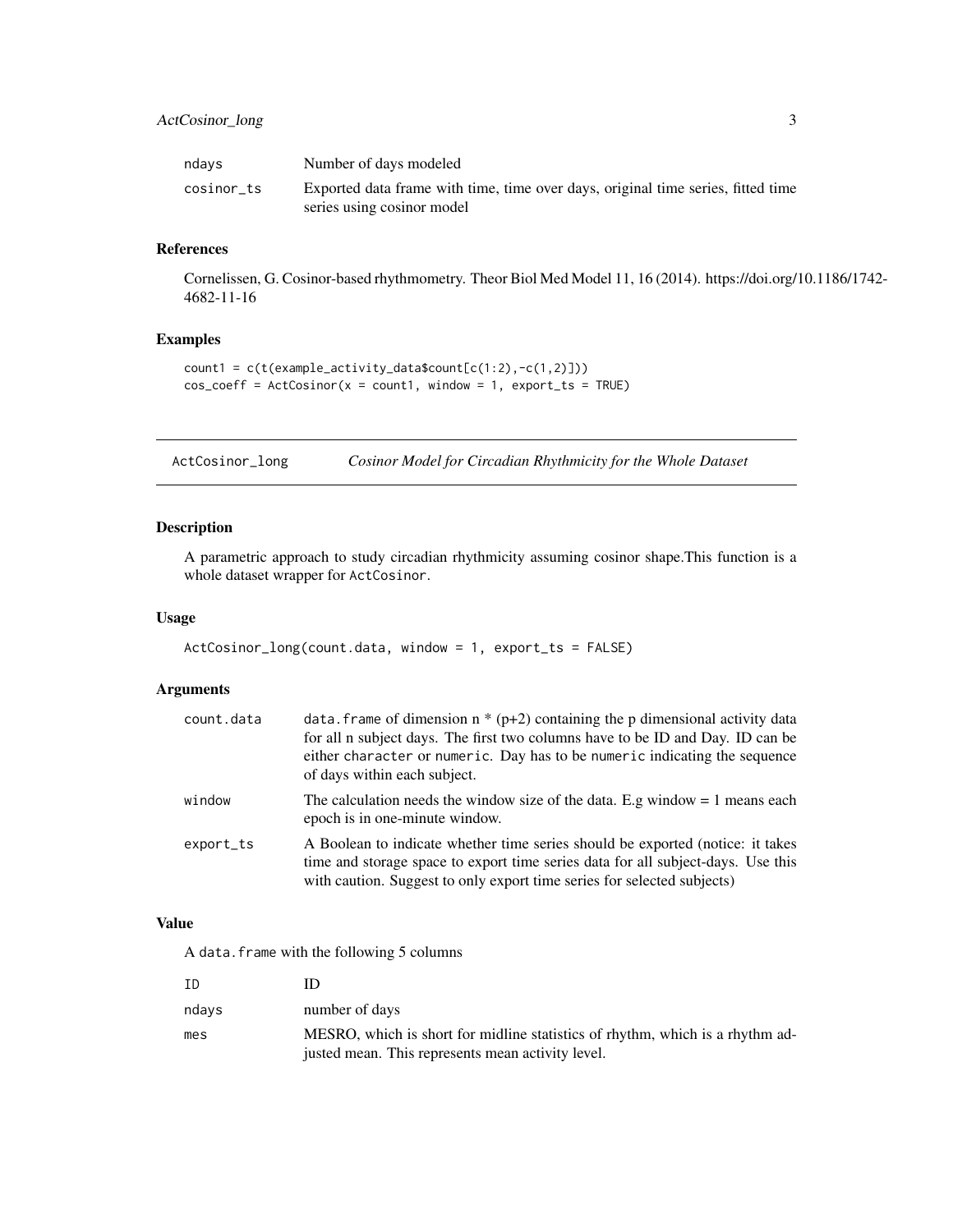<span id="page-3-0"></span>

| amp        | amplitude, a measure of half the extend of predictable variation within a cycle.<br>This represents the highest activity one can achieve.                    |
|------------|--------------------------------------------------------------------------------------------------------------------------------------------------------------|
| acro       | acrophase, a meaure of the time of the overall high values recurring in each<br>cycle. Here it has a unit of radian. This represents time to reach the peak. |
| acrotime   | acrophase in the unit of the time (hours)                                                                                                                    |
| ndays      | Number of days modeled                                                                                                                                       |
| and        |                                                                                                                                                              |
| cosinor ts | Exported data frame with time, time over days, original time series, fitted time<br>series using cosinor model                                               |

#### Examples

```
counts_1 = example_activity_data$count[c(1:12),]
cos_all_1 = ActCosinor_long(count.data = counts_1, window = 1,export_ts = TRUE)
counts_10 = child(counts_1[,1:2],as.data.frame(t(apply(counts_1[,-c(1:2)], 1,
FUN = bin_data, window = 10, method = "average"))))
cos_all_10 = ActCosinor_long(count.data = counts_10, window = 10)
```
ActExtendCosinor *Extended Cosinor Model for Circadian Rhythmicity*

#### Description

Extended cosinor model based on sigmoidally transformed cosine curve using anti-logistic transformation

#### Usage

```
ActExtendCosinor(
 x,
 window = 1,
 lower = c(0, 0, -1, 0, -3),upper = c(Inf, Inf, 1, Inf, 27),
 export_ts = FALSE
)
```
#### Arguments

| x      | vector vector of dimension n <sup>*1440</sup> which represents n days of 1440 minute<br>activity data                                                                                                                    |
|--------|--------------------------------------------------------------------------------------------------------------------------------------------------------------------------------------------------------------------------|
| window | The calculation needs the window size of the data. E.g window $= 1$ means each<br>epoch is in one-minute window.                                                                                                         |
| lower  | A numeric vector of lower bounds on each of the five parameters (in the order<br>of minimum, amplitude, alpha, beta, acrophase) for the NLS. If not given, the<br>default lower bound for each parameter is set to -Inf. |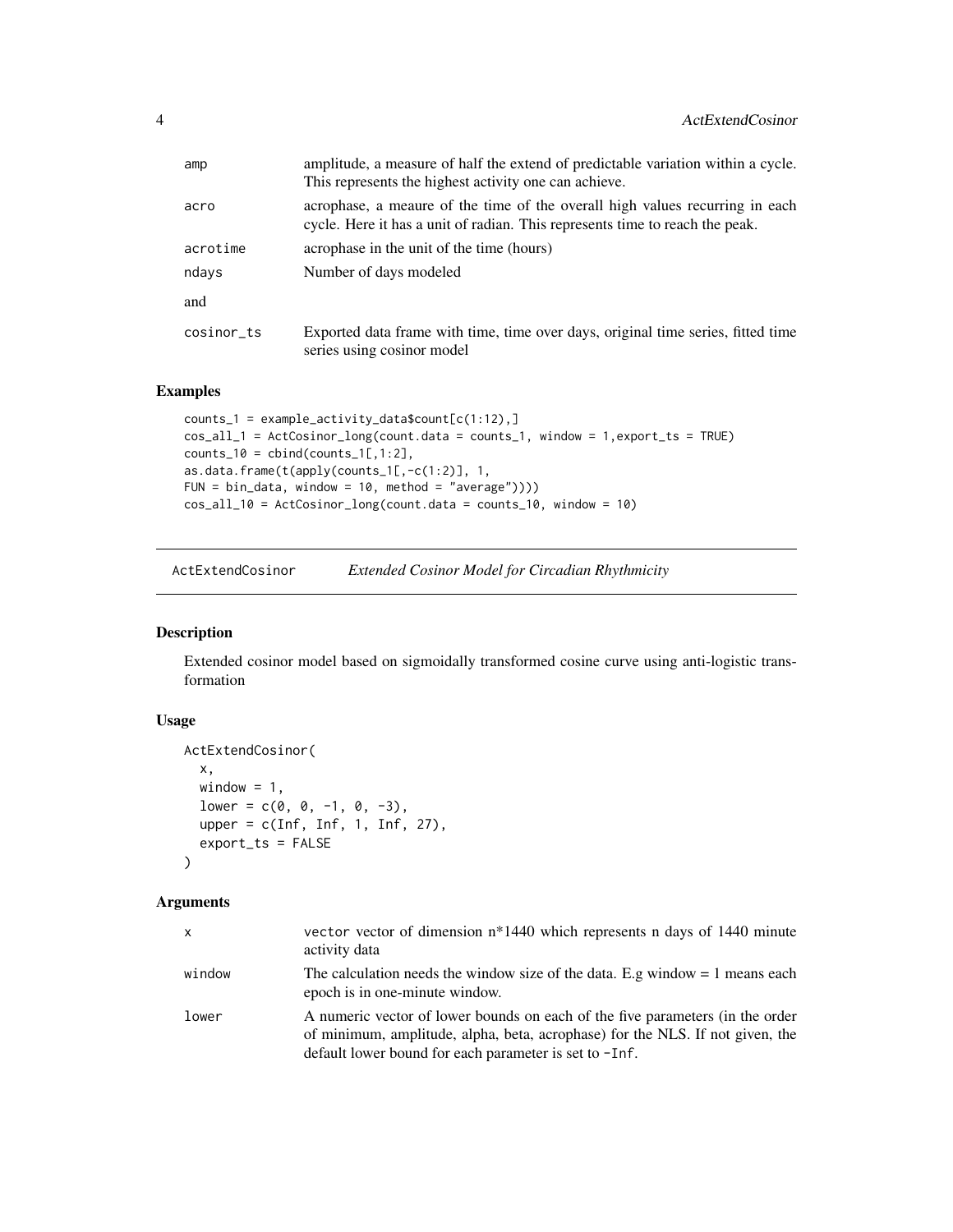#### ActExtendCosinor 5

| upper     | A numeric vector of upper bounds on each of the five parameters (in the order                                                         |
|-----------|---------------------------------------------------------------------------------------------------------------------------------------|
|           | of minimum, amplitude, alpha, beta, acrophase) for the NLS. If not given, the<br>default lower bound for each parameter is set to Inf |
| export_ts | A Boolean to indicate whether time series should be exported                                                                          |

#### Value

A list with elements

| minimum      | Minimum value of the of the function.                                                                                                                                                                                                                                                |
|--------------|--------------------------------------------------------------------------------------------------------------------------------------------------------------------------------------------------------------------------------------------------------------------------------------|
| amp          | amplitude, a measure of half the extend of predictable variation within a cycle.<br>This represents the highest activity one can achieve.                                                                                                                                            |
| alpha        | It determines whether the peaks of the curve are wider than the troughs: when<br>alpha is small, the troughs are narrow and the peaks are wide; when alpha is<br>large, the troughs are wide and the peaks are narrow.                                                               |
| beta         | It dertermines whether the transformed function rises and falls more steeply<br>than the cosine curve: large values of beta produce curves that are nearly square<br>waves.                                                                                                          |
| acrotime     | acrophase is the time of day of the peak in the unit of the time (hours)                                                                                                                                                                                                             |
| F_pseudo     | Measure the improvement of the fit obtained by the non-linear estimation of the<br>transformed cosine model                                                                                                                                                                          |
| UpMesor      | Time of day of switch from low to high activity. Represents the timing of the<br>rest-activity rhythm. Lower (earlier) values indicate increase in activity earlier<br>in the day and suggest a more advanced circadian phase.                                                       |
| DownMesor    | Time of day of switch from high to low activity. Represents the timing of the<br>rest-activity rhythm. Lower (earlier) values indicate decline in activity earlier in<br>the day, suggesting a more advanced circadian phase.                                                        |
| <b>MESOR</b> | A measure analogous to the MESOR of the cosine model (or half the deflection<br>of the curve) can be obtained from mes=min+amp/2. However, it goes through<br>the middle of the peak, and is therefore not equal to the MESOR of the cosine<br>model, which is the mean of the data. |
| ndays        | Number of days modeled.                                                                                                                                                                                                                                                              |
| cosinor ts   | Exported data frame with time, time over days, original time series, fitted time<br>series using cosinor model from step 1, and fitted extended cosinor model from<br>step 2                                                                                                         |

#### References

Marler MR, Gehrman P, Martin JL, Ancoli-Israel S. The sigmoidally transformed cosine curve: a mathematical model for circadian rhythms with symmetric non-sinusoidal shapes. Stat Med.

```
count1 = c(t(example_activity_data$count[c(1:2),-c(1,2)]))
cos\_coeff = ActExtendCosinor(x = count1, window = 1, export\_ts = TRUE)
```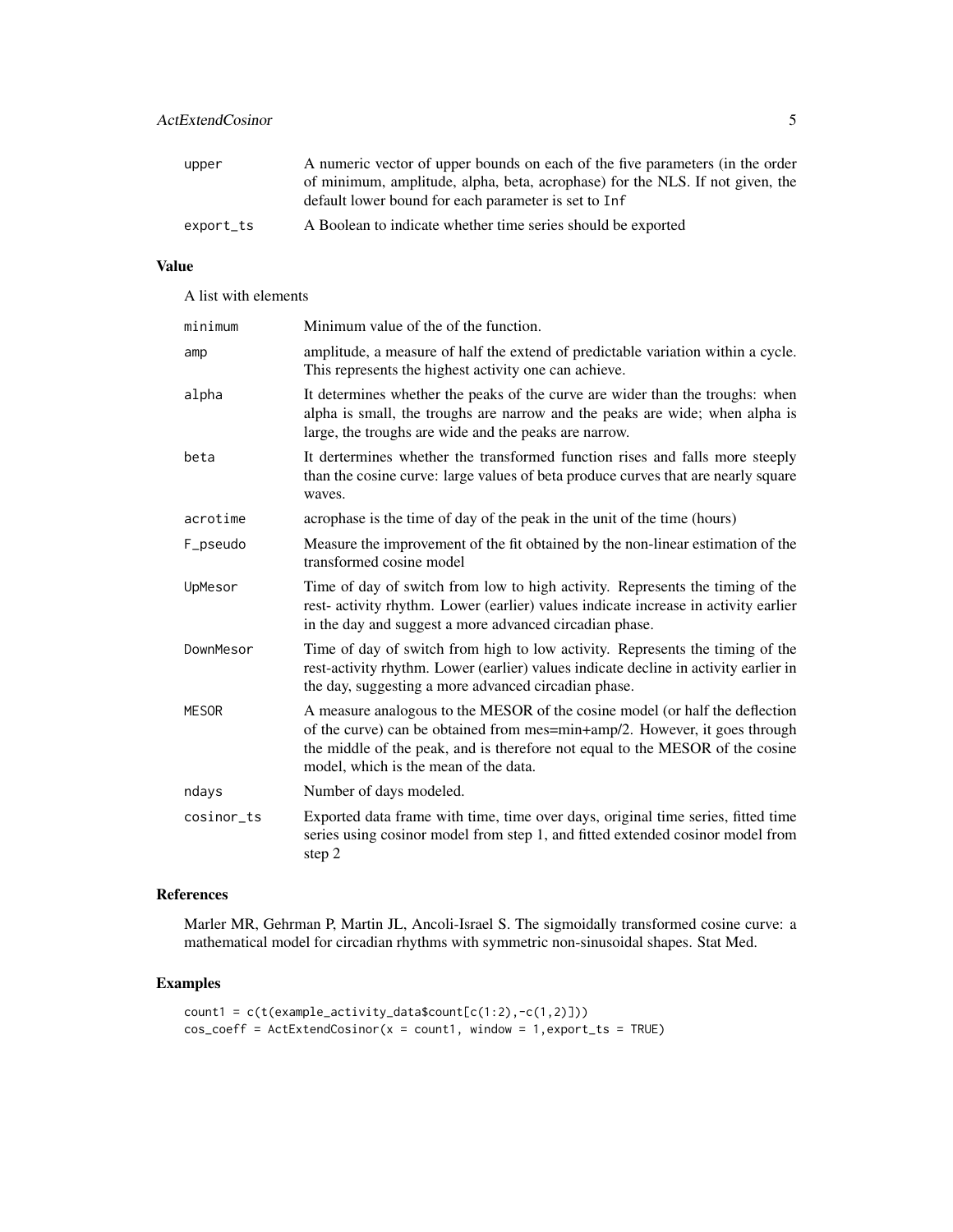<span id="page-5-0"></span>ActExtendCosinor\_long *Cosinor Model for Circadian Rhythmicity for the Whole Dataset*

#### Description

Extended cosinor model based on sigmoidally transformed cosine curve using anti-logistic transformation.This function is a whole dataset wrapper for ActExtendCosinor.

### Usage

```
ActExtendCosinor_long(
 count.data,
 window = 1,
 lower = c(0, 0, -1, 0, -3),upper = c(Inf, Inf, 1, Inf, 27),
 export_ts = FALSE
)
```
#### Arguments

| count.data | data. frame of dimension $n * (p+2)$ containing the p dimensional activity data<br>for all n subject days. The first two columns have to be ID and Day. ID can be<br>either character or numeric. Day has to be numeric indicating the sequence<br>of days within each subject. |
|------------|---------------------------------------------------------------------------------------------------------------------------------------------------------------------------------------------------------------------------------------------------------------------------------|
| window     | The calculation needs the window size of the data. E.g window $= 1$ means each<br>epoch is in one-minute window, window size as an argument.                                                                                                                                    |
| lower      | A numeric vector of lower bounds on each of the five parameters (in the order<br>of minimum, amplitude, alpha, beta, acrophase) for the NLS. If not given, the<br>default lower bound for each parameter is set to -Inf.                                                        |
| upper      | A numeric vector of upper bounds on each of the five parameters (in the order<br>of minimum, amplitude, alpha, beta, acrophase) for the NLS. If not given, the<br>default lower bound for each parameter is set to Inf                                                          |
| export_ts  | A Boolean to indicate whether time series should be exported (notice: it takes<br>time and storage space to export time series data for all subject-days. Use this<br>with caution. Suggest to only export time series for selected subjects)                                   |

### Value

A data.frame with the following 11 columns

| ID      |                                                                                                                                           |
|---------|-------------------------------------------------------------------------------------------------------------------------------------------|
| ndays   | number of days                                                                                                                            |
| minimum | Minimum value of the of the function.                                                                                                     |
| amp     | amplitude, a measure of half the extend of predictable variation within a cycle.<br>This represents the highest activity one can achieve. |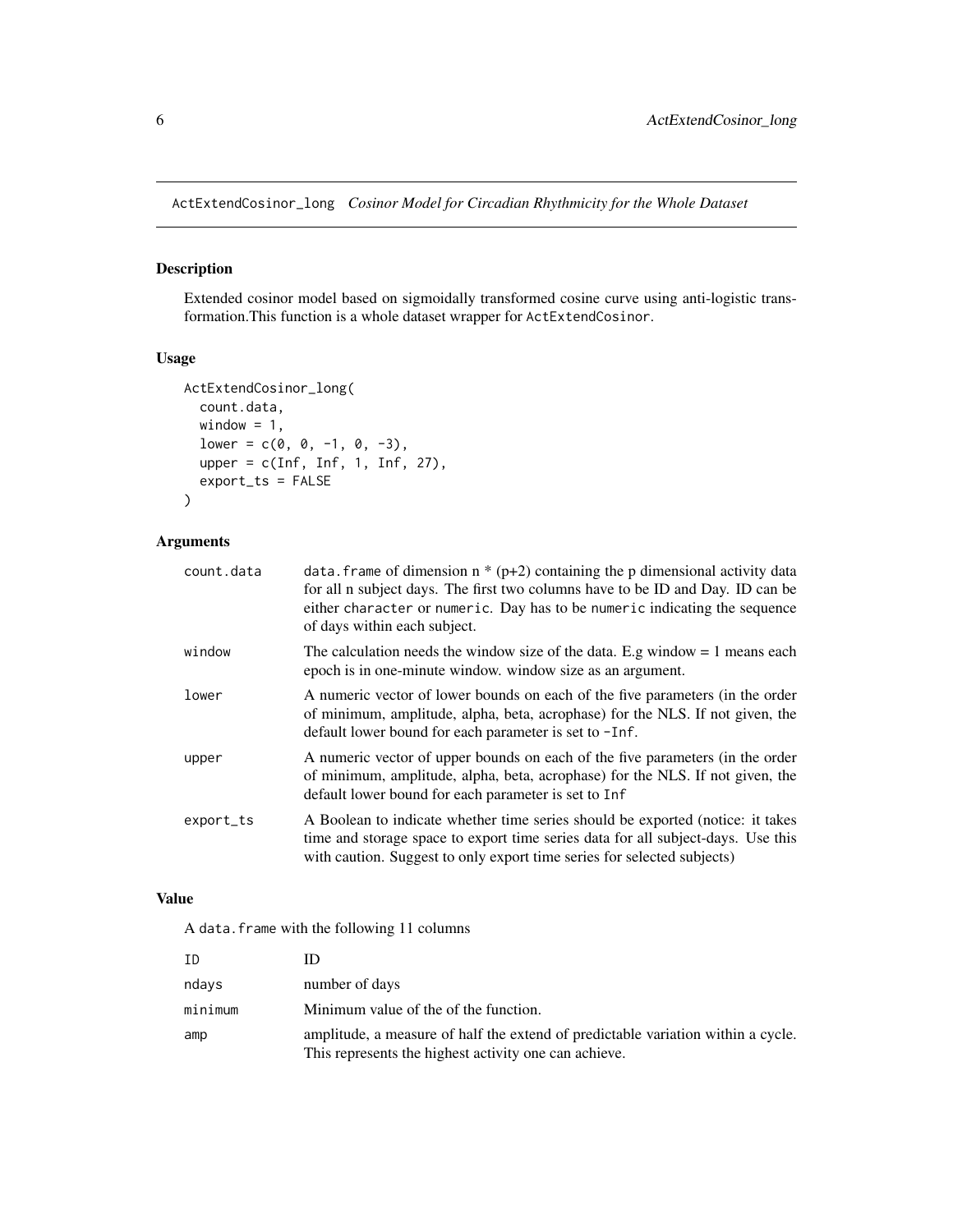<span id="page-6-0"></span>

| alpha        | It determines whether the peaks of the curve are wider than the troughs: when<br>alpha is small, the troughs are narrow and the peaks are wide; when alpha is<br>large, the troughs are wide and the peaks are narrow.                                                               |
|--------------|--------------------------------------------------------------------------------------------------------------------------------------------------------------------------------------------------------------------------------------------------------------------------------------|
| beta         | It dertermines whether the transformed function rises and falls more steeply<br>than the cosine curve: large values of beta produce curves that are nearly square<br>waves.                                                                                                          |
| acrotime     | acrophase is the time of day of the peak in the unit of the time (hours)                                                                                                                                                                                                             |
| F_pseudo     | Measure the improvement of the fit obtained by the non-linear estimation of the<br>transformed cosine model                                                                                                                                                                          |
| UpMesor      | Time of day of switch from low to high activity. Represents the timing of the<br>rest-activity rhythm. Lower (earlier) values indicate increase in activity earlier<br>in the day and suggest a more advanced circadian phase.                                                       |
| DownMesor    | Time of day of switch from high to low activity. Represents the timing of the<br>rest-activity rhythm. Lower (earlier) values indicate decline in activity earlier in<br>the day, suggesting a more advanced circadian phase.                                                        |
| <b>MESOR</b> | A measure analogous to the MESOR of the cosine model (or half the deflection<br>of the curve) can be obtained from mes=min+amp/2. However, it goes through<br>the middle of the peak, and is therefore not equal to the MESOR of the cosine<br>model, which is the mean of the data. |
| cosinor_ts   | Exported data frame with time, time over days, original time series, fitted time<br>series using cosinor model from step 1, and fitted extended cosinor model from<br>step 2                                                                                                         |

#### Examples

```
counts_1 = example_activity_data$count[c(1:12),]
cos_all_1 = ActExtendCosinor_long(count.data = counts_1, window = 1, export_ts = TRUE)
counts_10 = child(counts_1[,1:2],as.data.frame(t(apply(counts_1[,-c(1:2)], 1,
FUN = bin\_data, window = 10, method = "average"))))
cos_all_10 = ActExtendCosinor_long(count.data = counts_10, window = 10, export_ts = FALSE)
```
bin\_data *Bin data into longer windows*

#### Description

Bin minute level data into different time resolutions

#### Usage

```
bin_data(x = x, window = 1, method = c("average", "sum"))
```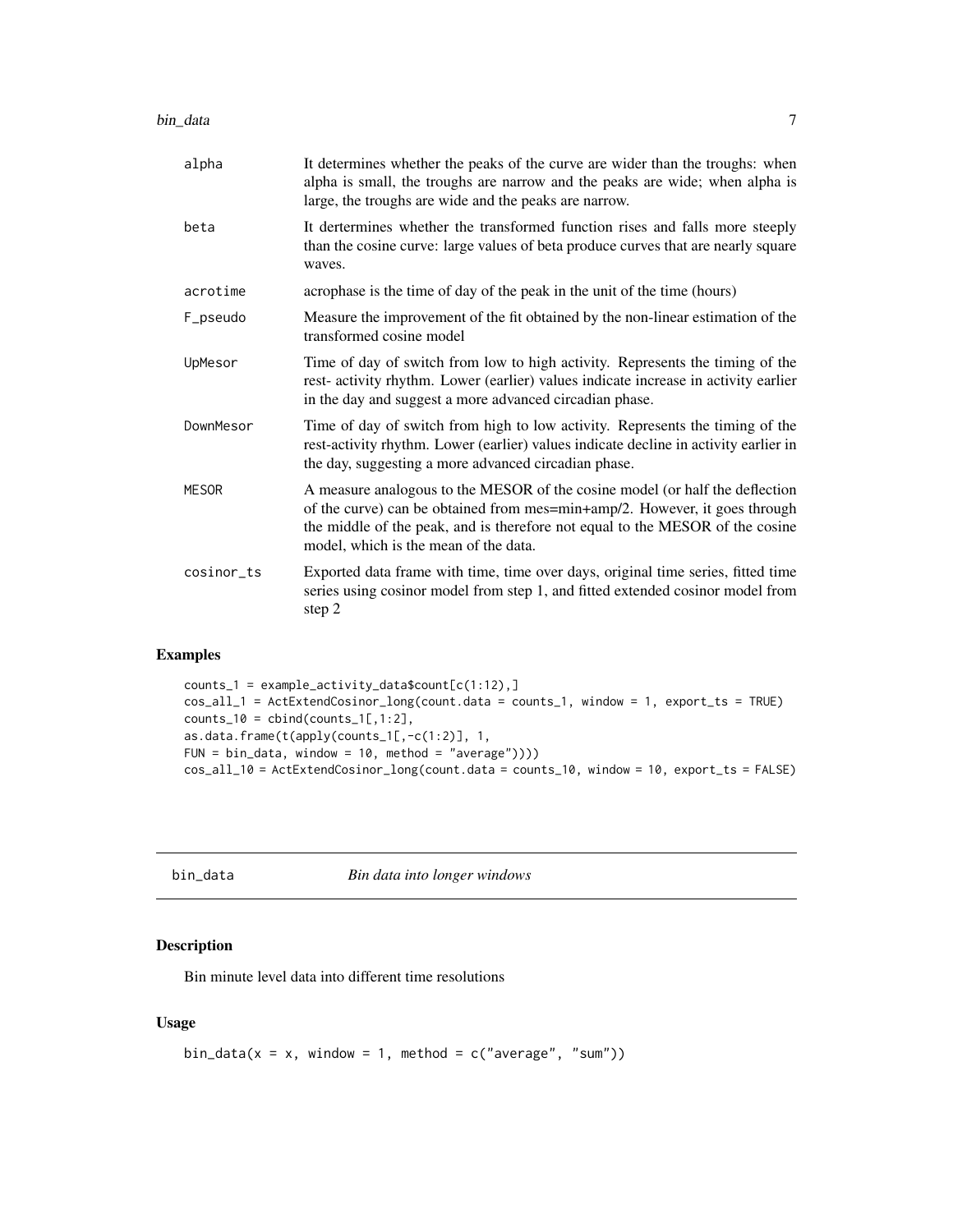#### <span id="page-7-0"></span>Arguments

| X      | vector of activity data.                                                                                            |
|--------|---------------------------------------------------------------------------------------------------------------------|
| window | window size used to bin the original 1440 dimensional data into. Window size<br>should be an integer factor of 1440 |
| method | character of "sum" or "average", function used to bin the data                                                      |

#### Value

a vector of binned data

#### Examples

```
data(example_activity_data)
count1 = c(t(example_activity_data$count[1,-c(1,2)]))
xbin = bin_data(x = count1, window = 10, method = "average")
```
example\_activity\_data *Activity/Wear Data from 50 Subjects from NHANES 2003 - 2006*

### Description

A list of two data.frames containing the counts and the weartime for 50 NHANES subjects

#### Usage

```
example_activity_data
```
#### Format

A list of two data.frames with 1442 columns, which are in the following order:

ID identifier of the person.

Day numeric sequence 1,2,.. indicating the order of days within a subject.

MIN1-MIN1440 counts of activity of that specific minute.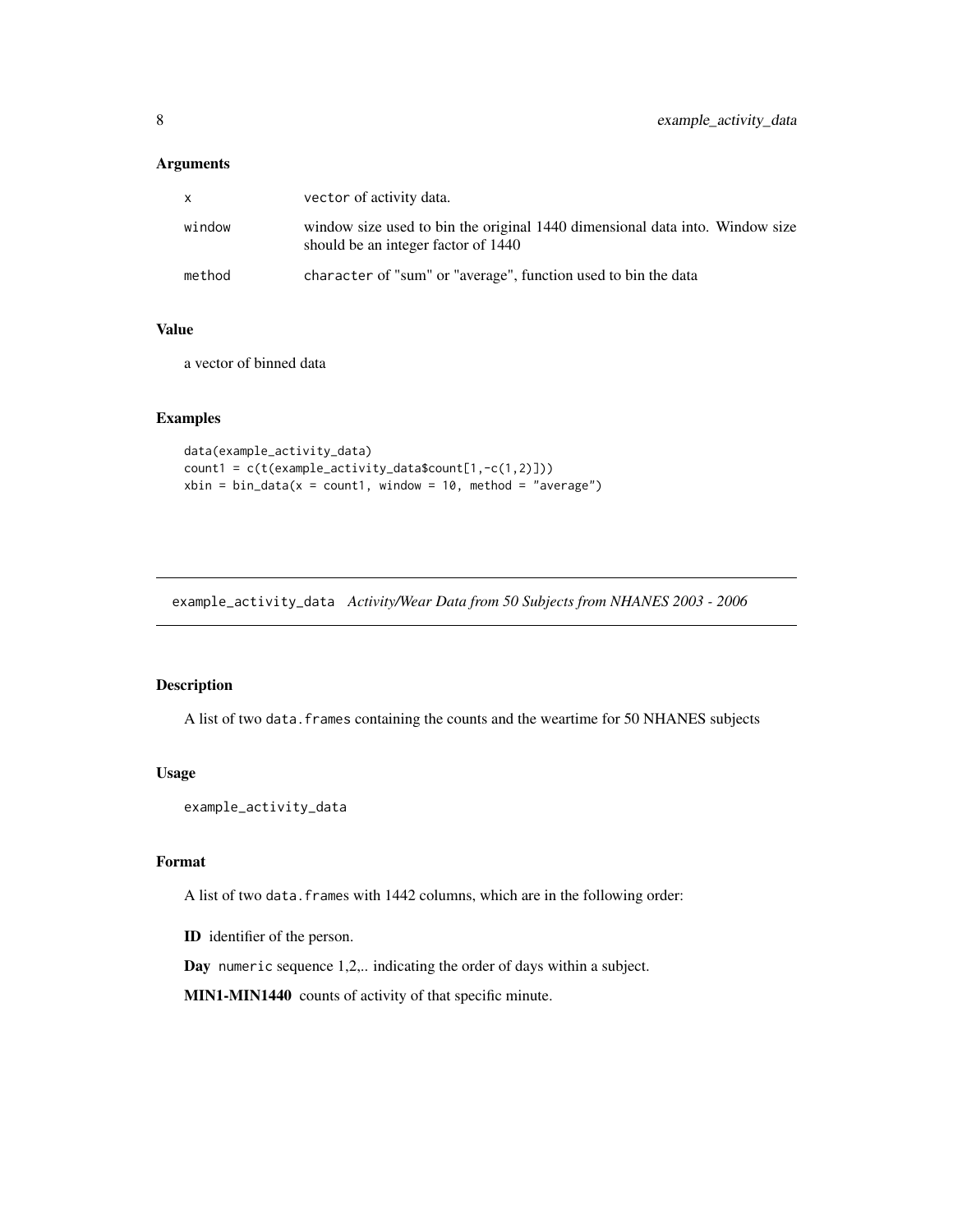<span id="page-8-0"></span>

This function calcualte interdaily stability, a nonparametric metric of circadian rhtymicity

#### Usage

 $IS(x)$ 

#### Arguments

x data.frame of dimension ndays by p, where p is the dimension of the data.

#### References

Junrui Di et al. Joint and individual representation of domains of physical activity, sleep, and circadian rhythmicity. Statistics in Biosciences.

#### Examples

```
data(example_activity_data)
count1 = example_activity_data$count[c(1,2,3), -c(1,2)]is = IS(x = count1)
```

|  | ۱r |
|--|----|
|--|----|

Interdaily Statbility for the Whole Dataset

#### Description

This function calcualte interdaily stability, a nonparametric metric of circadian rhtymicity. This function is a whole dataset wrapper for IS

#### Usage

```
IS_long(count.data, window = 1, method = c("average", "sum"))
```
#### Arguments

| count.data | data. frame of dimension $n * (1440+2)$ containing the 1440 dimensional activ-<br>ity data for all n subject days. The first two columns have to be ID and Day.<br>ID can be either character or numeric. Day has to be numeric indicating the<br>sequency of days within each subject. |
|------------|-----------------------------------------------------------------------------------------------------------------------------------------------------------------------------------------------------------------------------------------------------------------------------------------|
| window     | an integer indicating what is the window to bin the data before the function<br>can be apply to the dataset. For details, see bin_data.                                                                                                                                                 |
| method     | character of "sum" or "average", function used to bin the data                                                                                                                                                                                                                          |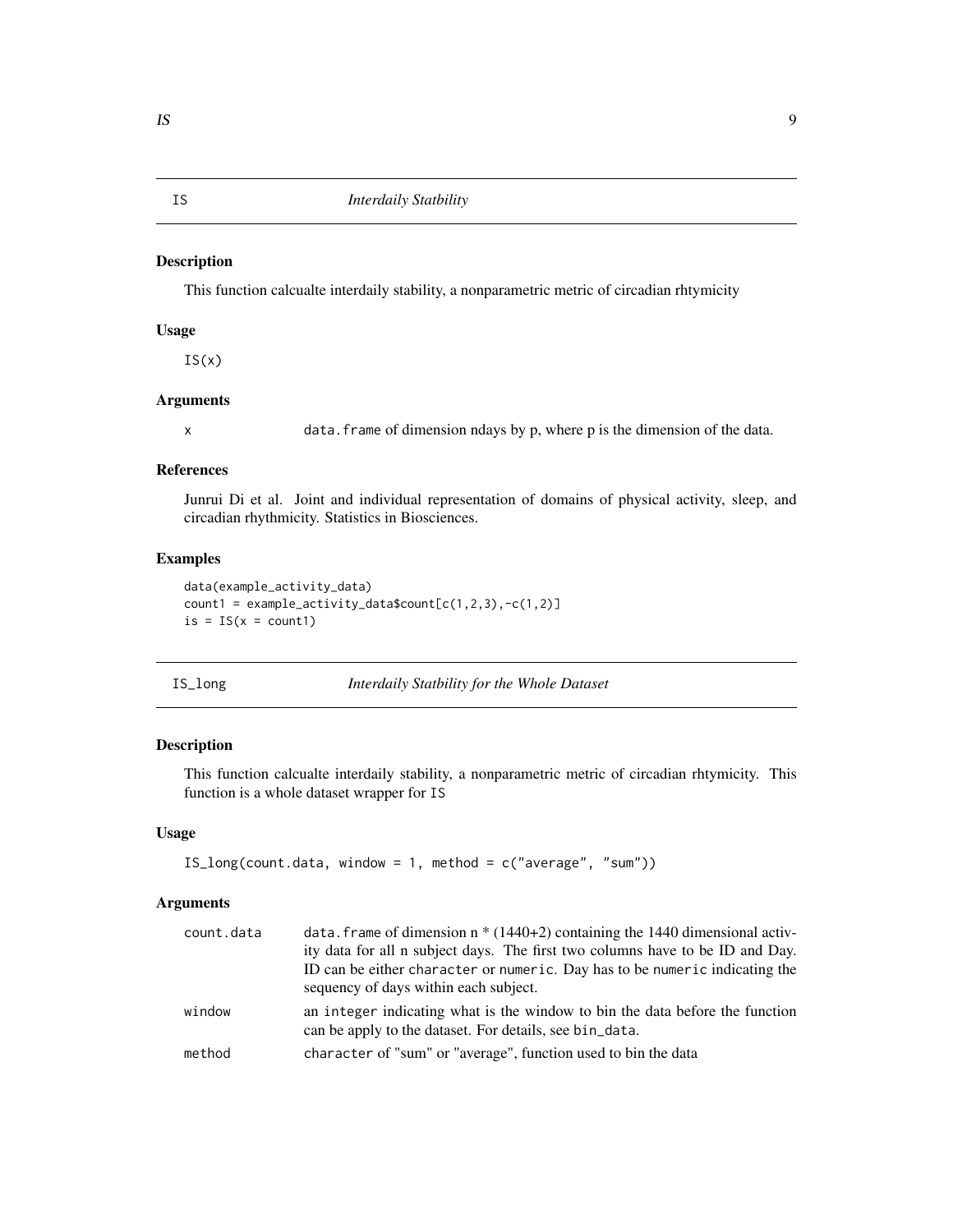#### Value

A data.frame with the following 2 columns

| ΙD | ID |
|----|----|
| IS | IS |

#### References

Junrui Di et al. Joint and individual representation of domains of physical activity, sleep, and circadian rhythmicity. Statistics in Biosciences.

#### Examples

```
data(example_activity_data)
count1 = example_activity_data$count
is_subj = IS_long(count.data = count1, window = 10, method = "average")
```
#### IV *Intradaily Variability*

#### Description

This function calcualte intradaily variability, a nonparametric metric reprsenting fragmentation of circadian rhtymicity

#### Usage

 $IV(x)$ 

#### Arguments

x vector of activity data

#### Value

IV

#### References

Junrui Di et al. Joint and individual representation of domains of physical activity, sleep, and circadian rhythmicity. Statistics in Biosciences.

```
data(example_activity_data)
count1 = c(t(example_activity_data$count[1,-c(1,2)]))
iv = IV(x = count1)
```
<span id="page-9-0"></span>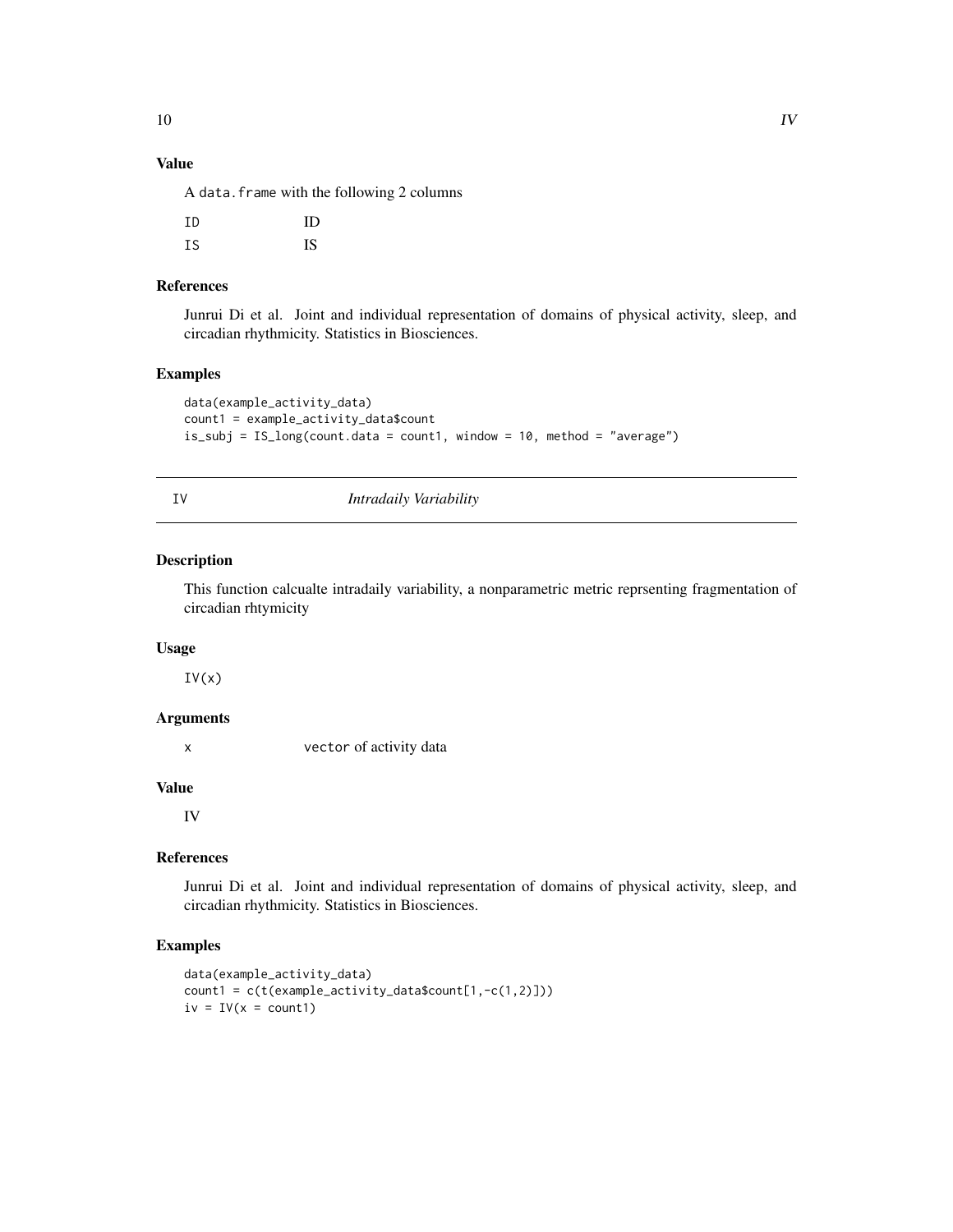<span id="page-10-0"></span>

This function calcualte intradaily variability, a nonparametric metric reprsenting fragmentation of circadian rhtymicity. This function is a whole dataset wrapper for IV.

#### Usage

```
IV_long(count.data, window = 1, method = c("average", "sum"))
```
#### Arguments

| count.data | data. frame of dimension $n * (1440+2)$ containing the 1440 dimensional activ-<br>ity data for all n subject days. The first two columns have to be ID and Day.<br>ID can be either character or numeric. Day has to be numeric indicating the<br>sequency of days within each subject. |
|------------|-----------------------------------------------------------------------------------------------------------------------------------------------------------------------------------------------------------------------------------------------------------------------------------------|
| window     | an integer indicating what is the window to bin the data before the function<br>can be apply to the dataset. For details, see bin_data.                                                                                                                                                 |
| method     | character of "sum" or "average", function used to bin the data                                                                                                                                                                                                                          |

### Value

A data.frame with the following 5 columns

| TD. | ID  |
|-----|-----|
| Day | Day |
| ΙV  | IV  |

#### References

Junrui Di et al. Joint and individual representation of domains of physical activity, sleep, and circadian rhythmicity. Statistics in Biosciences.

```
data(example_activity_data)
count1 = example_activity_data$count
iv_subj = IV_long(count.data = count1, window = 10, method = "average")
```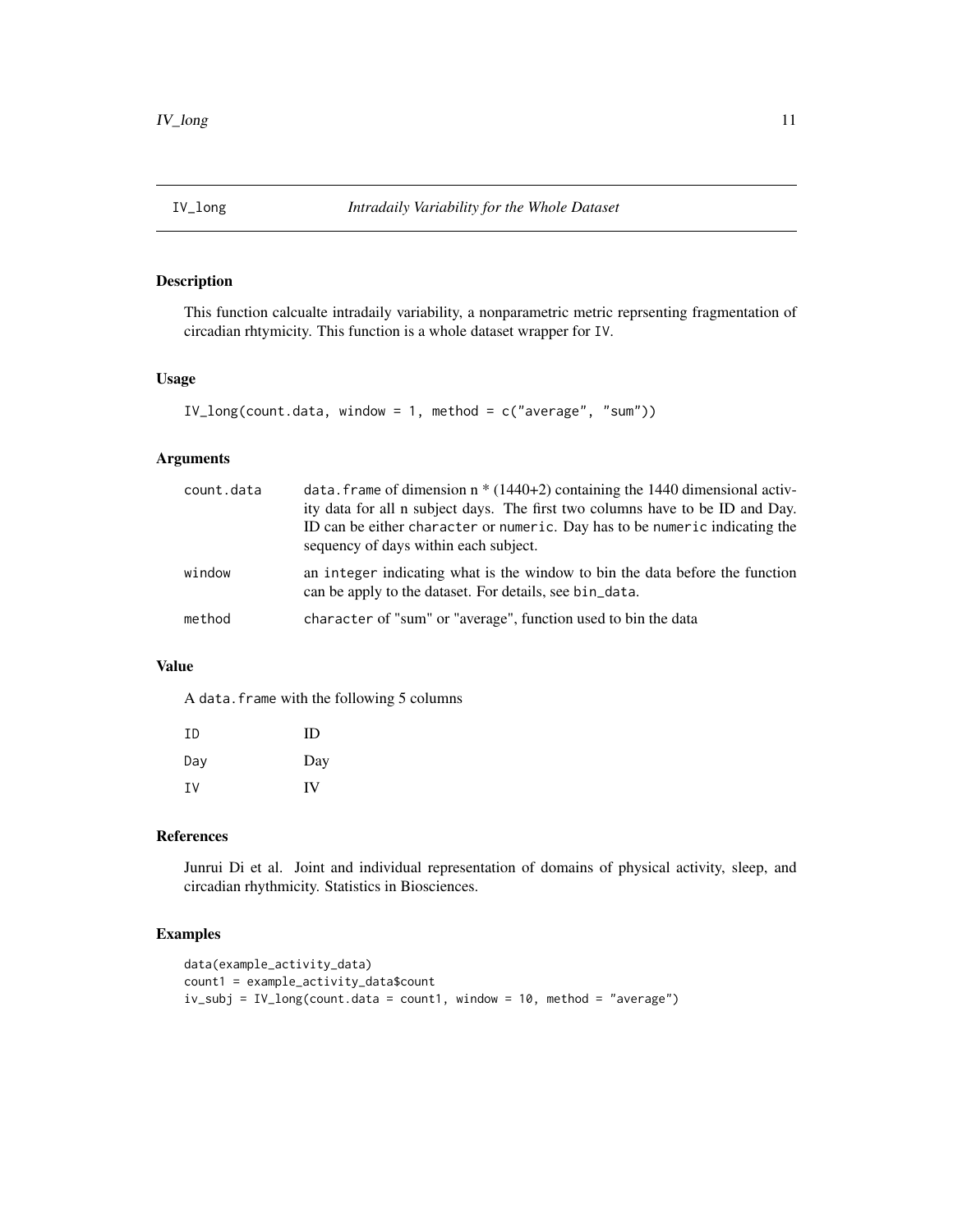<span id="page-11-0"></span>This function calcualte relative amplitude, a nonparametric metric reprsenting fragmentation of circadian rhtymicity

#### Usage

 $RA(x, window = 1, method = c("average", "sum")$ 

#### Arguments

| X.     | vector vector of activity data                                                                                         |
|--------|------------------------------------------------------------------------------------------------------------------------|
| window | since the caculation of M10 and L5 depends on the dimension of data, we need<br>to include window size as an argument. |
| method | character of "sum" or "average", function used to bin the data                                                         |

#### Value

A list with elements

| M10 | Maximum 10 hour activity |
|-----|--------------------------|
| I 5 | Minimum 5 hour activity  |
| RA  | Relative amplitude       |

#### References

Junrui Di et al. Joint and individual representation of domains of physical activity, sleep, and circadian rhythmicity. Statistics in Biosciences.

```
data(example_activity_data)
count1 = c(t(example_activity_data$count[1,-c(1,2)]))
ra = RA(x = count1, window = 10, method = "average")
```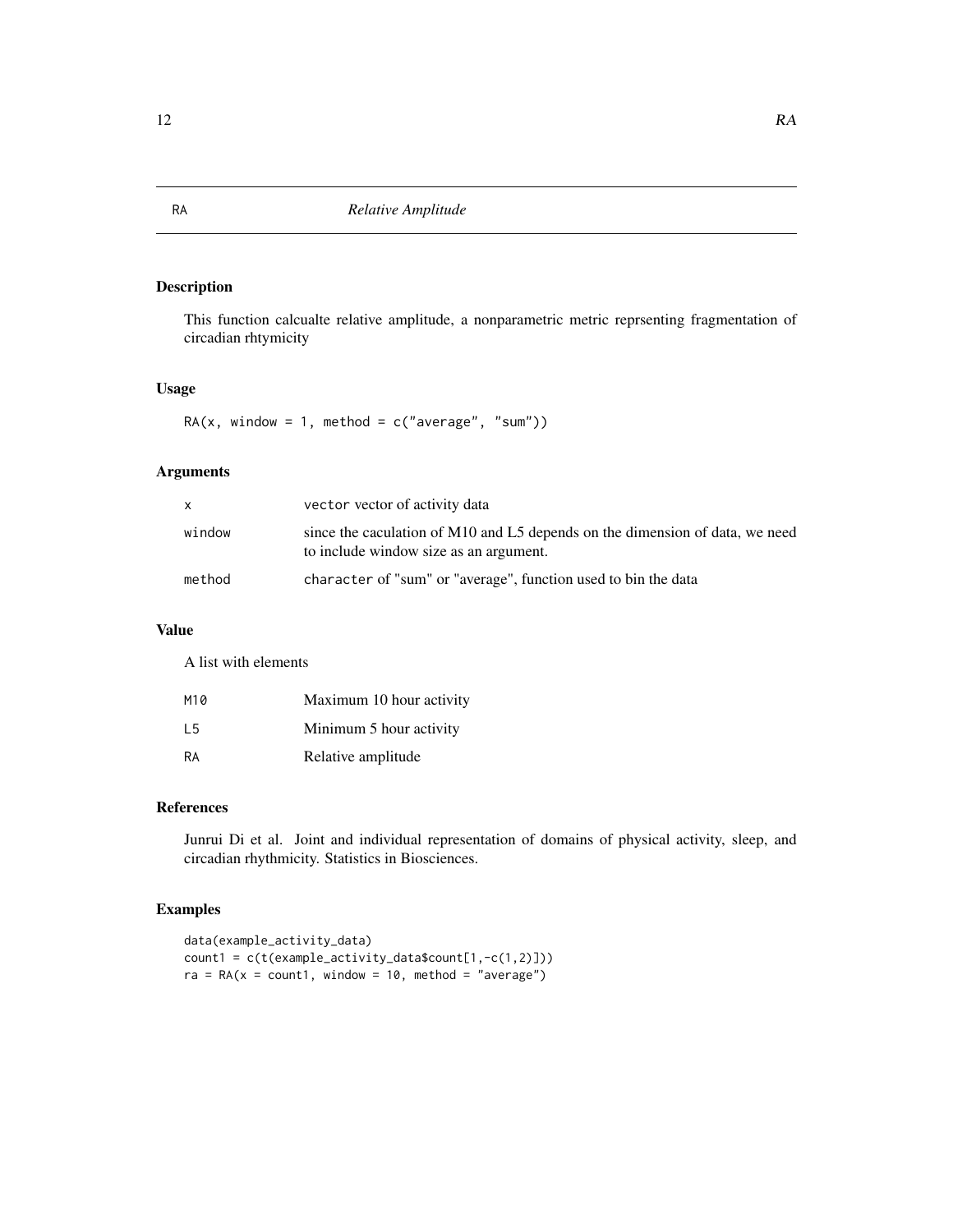<span id="page-12-0"></span>

This function calcualte relative amplitude, a nonparametric metric of circadian rhtymicity. This function is a whole dataset wrapper for RA.

#### Usage

RA\_long(count.data, window = 1, method = c("average", "sum"))

#### Arguments

| count.data | data. Frame of dimension $n * (p+2)$ containing the p dimensional activity data<br>for all n subject days. The first two columns have to be ID and Day. ID can be<br>either character or numeric. Day has to be numeric indicating the sequency<br>of days within each subject. |
|------------|---------------------------------------------------------------------------------------------------------------------------------------------------------------------------------------------------------------------------------------------------------------------------------|
| window     | since the caculation of M10 and L5 depends on the dimension of data, we need<br>to include window size as an argument. This function is a whole dataset wrapper<br>for RA.                                                                                                      |
| method     | character of "sum" or "average", function used to bin the data                                                                                                                                                                                                                  |

#### Value

A data.frame with the following 3 columns

| ΙD  | ID  |
|-----|-----|
| Day | Day |
| RA  | RA  |

```
data(example_activity_data)
count1 = example_activity_data$count[1:12,]
ra\_all = RA\_long(count.data = count1, window = 10, method = "average")
```